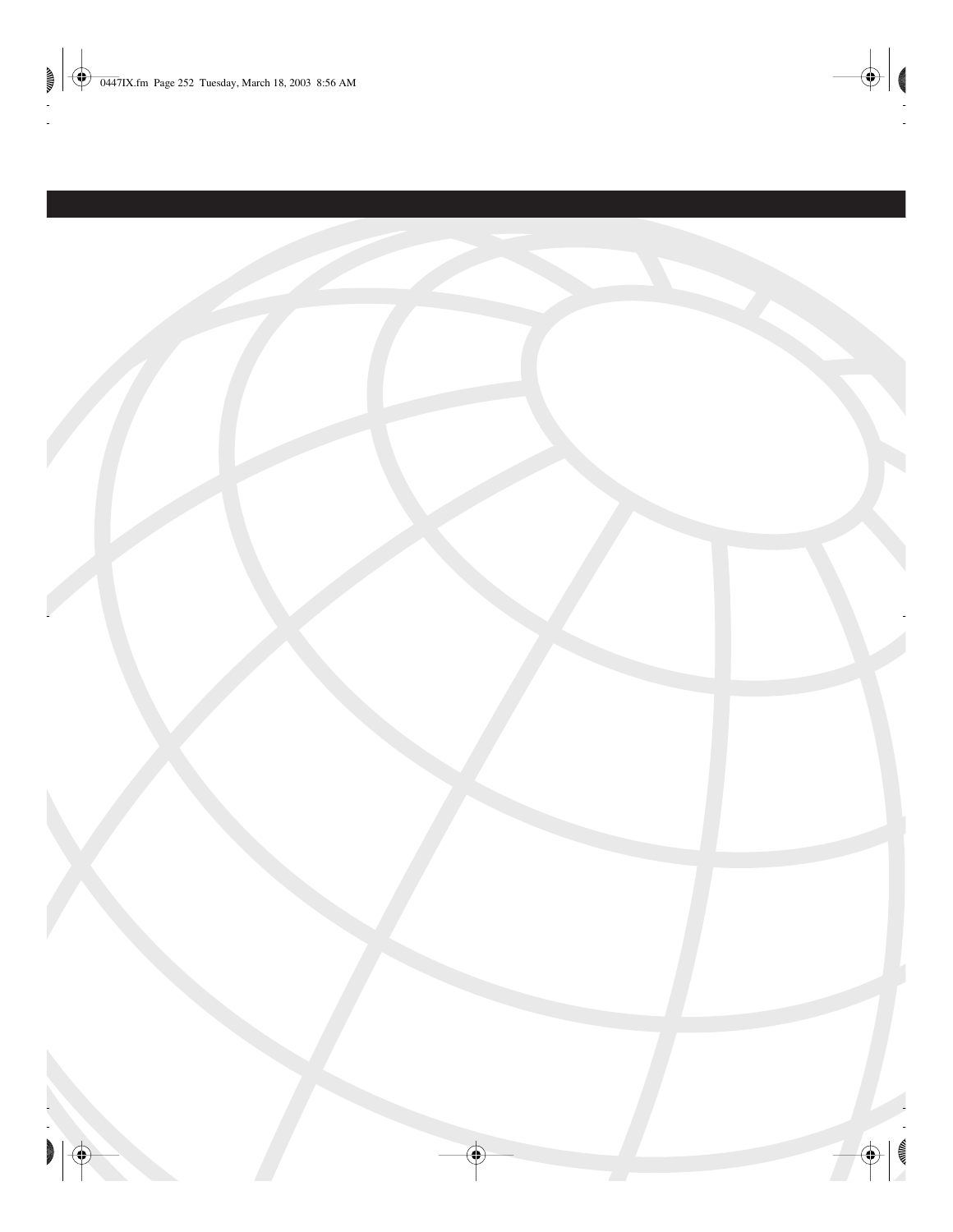#### **I N D E X**

#### **Numerics**

3DES, 118 802.1Q standard, 33

### **A**

access control, 127 authentication, 127–128 authorization, 129 defending against IP spoofing, 104 mitigating IP spoofing threats, 104 access VPNs, 115–117 accounting management, 182 administrative requirements for SLAs, 228 agents, 195 ANS.1 (Abstract Syntax Negotiation One), 193 APM (Application Performance Monitor), 233 application characterization, performing, 164 application layer attacks, 108 application servers, 13 ARPANET, 3 ASA (Adaptive Security Algorithm), 113 ASICs (Application Specific Integrated Circuits), 31 reducing latency from load balancing, 36 assessing QoS policy needs, 162–163 defining service levels, 164–165 performing application characterization, 164 performing network characterization, 163 asymmetric encryption, 119 attacks application layer, 108 detecting with IDS, 44–45 DoS, 104, 106 IP spoofing, 103 defense mechanisms, 104 man-in-the-middle, 107 network reconnaissance, 109 packet sniffers, 102 defense mechanisms, 103 password, 106–107 port redirection, 110 Trojan horse, 110 trust exploitation, 109

unauthorized access, 110 viruses, 110 authentication, 127 biometrics, 128 defending against packet sniffers, 103 OTP, 128 username/password, 128 authorization, 129 automatic paging, 187 availability, 27. *See also* high availability systems downtime, 75 five nines, 75 with Cisco Internet Systems Architecture, 63 AVVID (Architecture for Voice, Video, and Integrated Data) customer care service integration, 10 QoS, 160

#### **B**

backend World Wide Web applications, 13 bandwidth, capacity, 28 best practices for maintaining high availability, 88 biometrics, 128 bottleneck points in Q-Tip architecture, 143 brute-force attacks, 106 buffering techniques, 30 building Cisco SAFE architecture, 129 Corporate Internet module, 134–135 E-Commerce module, 137–138 Enterprise module, 130–131 Management module, 131, 133 Remote Access VPN module, 136–137 Server module, 133–134 service level model, 224 bundles, 210 bus architecture fabric, 32 business application servers, 13 business solutions customer care, 7 IPCC, 9–10 Land's End, 8–9 service integration, 8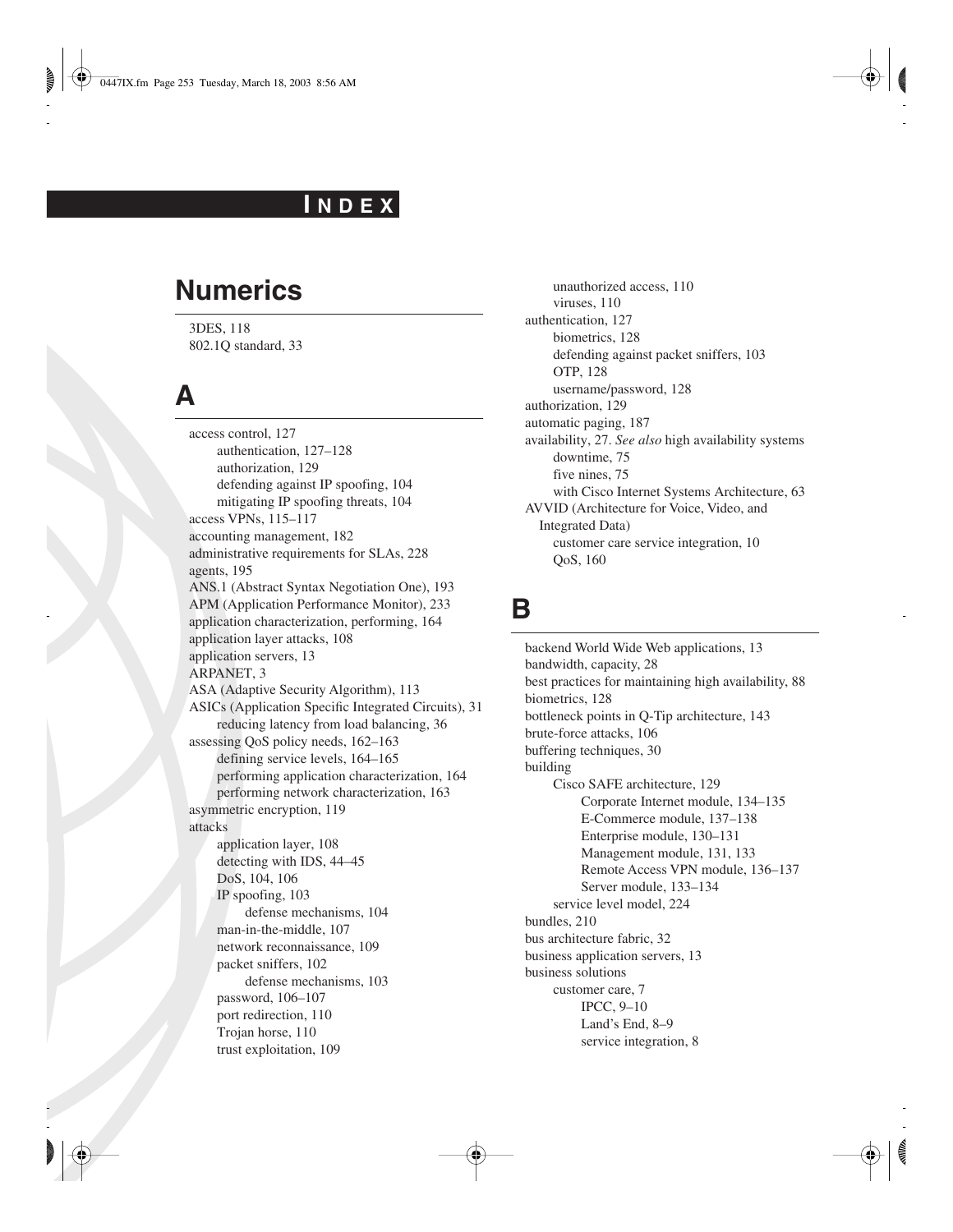e-commerce, 11 World Wide Web service components, 12–13 e-learning, 15–17 case study, Genuity, 17–18 e-publishing, 20–21 supply chain management, 14 workforce optimization, 19–20 business synchronization, 222 reporting, 224 SLA expectations, setting, 223

## **C**

CAs (certification authorities), 119 caching, transparent, 154 CANI (Constant and Neverending Improvement), 98 capacity, 28, 62 CCS (Cisco Content Smart Switches), 36 CDM (Content Distribution Manager), 53, 151–152 CDNs (Content Delivery Networks), 51, 53–54, 143 components, 144–145 CDM, 151–152 Content Edge Delivery, 150 Content Routing, 151 Content Switching, 145–149 Intelligent Network Services, 145 E-CDN, 155 e-learning solutions, 17 transparent caching, 154 central storage growth (Internet), 141 CERT (Computer Emergency Response Team), 105 CIS (Customer Interaction Suite), Lands' End customer care solution, 8 Cisco AVVID (Architecture for Voice, Video and Integrated Data) customer care service integration, 10 QoS, 160 Cisco CSS 11000 series content service switches, 147 Cisco e-CDNs (enterprise CDNs), e-learning solutions, 17 Cisco host-based IDSs, features of, 126 Cisco Internet Reference Architecture content engines, 46, 49–54 Content Routers, 55, 60

content switches, 34–37, 40 firewalls, 41–43 IDS, 44–45 Layer 3 switches, 28–29 redundancy, 32–34 sizing, 30–32 perimeter routers, 26–27 Cisco Internet System Architecture connectivity, types of, 29 Cisco Internet Systems Architecture benefits of using, 61 availability, 63 capacity, 62 connectivity, 62 manageability, 64 QoS, 63–64 security, 63 server placement, 60 Cisco IOS QoS tools, 170–172 SAA (Service Assurance Agent), 232 Cisco IPM (Internetwork Performance Monitor), 234–235 Cisco network management solutions, 209 CiscoWorks2000 bundles, 210–216 CNR (Cisco Network Registrar), 216 QPM, 216 Cisco network-based IDS, features, 125 Cisco PIX firewall, exclusive features, 112–117 application awareness, 113 DoS Guards, 113 FragGuard, 114 intrustion detection, 114 NAT options, 115 redundancy, 116 site-to-site VPNs, 115–116 standards-based IPSec, 115 stateful inspection, 113 TCP intercept, 114 Virtual Reassembly, 114 VPN acceleration, 116 Cisco QPM (QoS Policy Manager), 235–236 Cisco SAFE architecture, 95, 129 Corporate Internet module, 134–135 E-Commerce module, 137–138 Enterprise module, 130–131 Management module, 131–133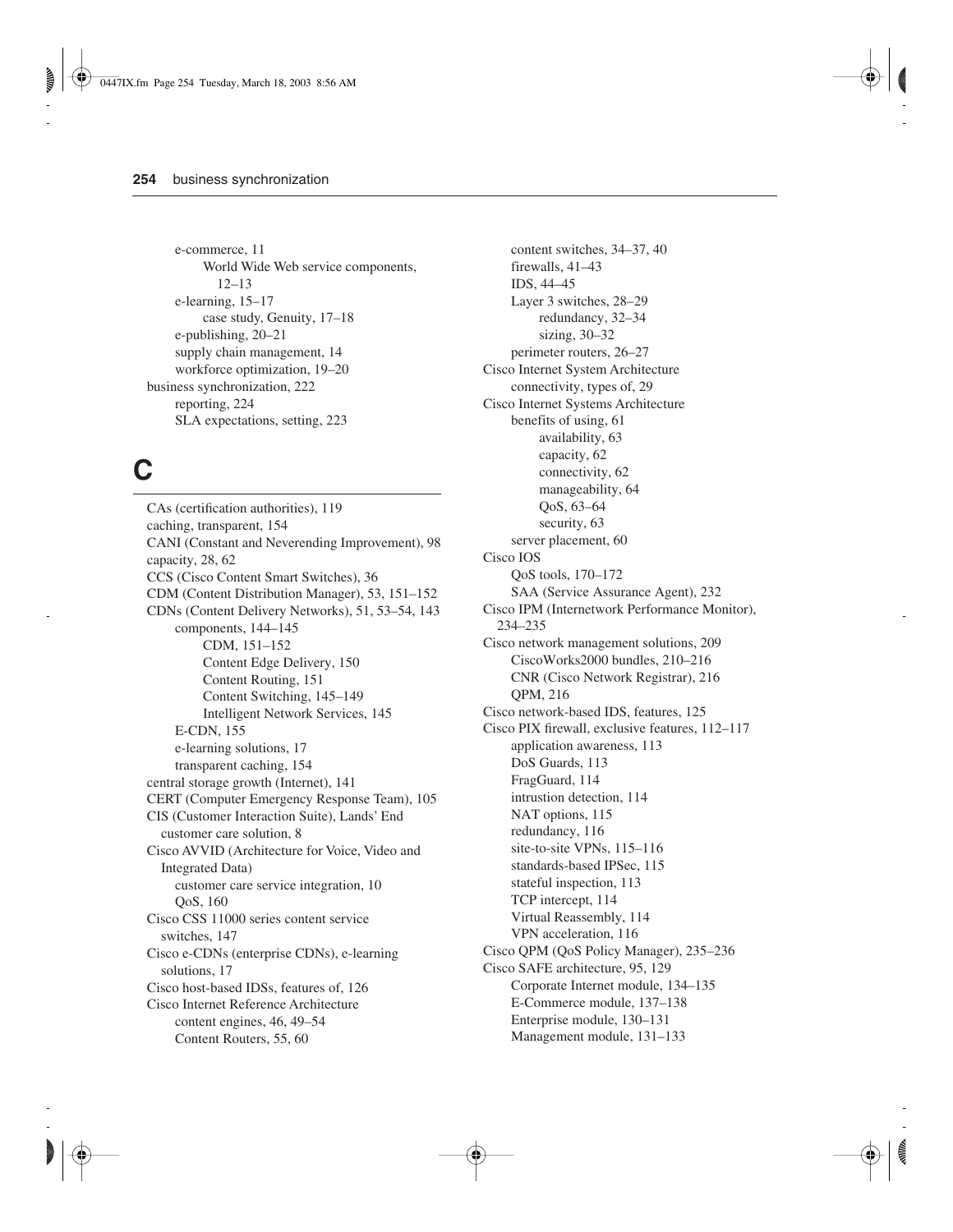Remote Access VPN module, 136–137 Server module, 133–134 Cisco Secure Policy Manager, 123 CiscoWorks 2000 SMS, 231–232 classification tools (QoS), 170–171 CLTs (Control List Technicians), 156 Comer, Gary C., 8 commands (SNMP), 196 comparing redundant and non-redundant topologies, 81–83 components of Cisco Internet Reference Architecture content engines, 46–54 Content Routers, 55, 60 content switches, 34–40 firewalls, 41–43 IDS, 44–45 Layer 3 switches, 28–34 perimeter routers, 26–27 of Internet system architecture, 25 Computer Associates, Inc., Unicenter TNG, 209 confidentiality, 96 congestion avoidance buffering traffic, 30 Cisco IOS QoS tools, 171 connectivity types of, 29 with Cisco Internet Systems Architecture, 62 Content Edge Delivery, 150 content engines, 46, 49, 51, 53–54 CDM, 53 CDNs, 51 content routers, 55, 60, 151 content switches, 34–40, 145–146 CSM, 147–149 maintaining session state, 40 control plane, 36 Corporate Internet module, Cisco SAFE architecture, 134–135 corporate training, e-learning solutions, 15–17 Genuity case study, 17–18 correlation rules, 199 cost-benefit analysis, total cost of ownership model, 72–74 creating SLAs, 225 crossbar switch fabric, 32 cryptography, defending against packet sniffers, 103 CSM (Cisco Content Switch Module), 147–149 customer care solutions, 7 Land's End, 8–9 service integration, 8–10

#### **D**

data encryption, 118–121 data traffic, QoS requirements, 161 DDoS (distributed denial-of-service) attacks, 105 decision-making process, Layer 3 switching, 31 decryption, 118–119, 121 defending against IP spoofing attacks, 104 defining objectives for high availability systems, 76–77 security polices, 98–99 service levels (QoS), 164–165 delay, 162 Deming, Edward, 7 deploying large-scale QoS implementation, 166 with Modular QoS CLI, 167–168 with QoS Device Manager, 170 with QPM, 166–167 DES (Data Encryption Standard), 118 designing highly available systems defining objectives, 76–77 development road map, 78 EtherChannel, 86 failover mechanisms, 87–88 HSRP, 86–87 load balancers, 84 recovery procedures, 89–91 Spanning Tree, 85–86 top-down approach, 77 verifying design, 79 VRRP, 86–87 Internet system architecture. guidelines, 28 SLM solutions, integrating components from various vendors, 230 detecting attacks with IDS, 44–45 failed components, 91 development road map, achieving high availability objectives, 78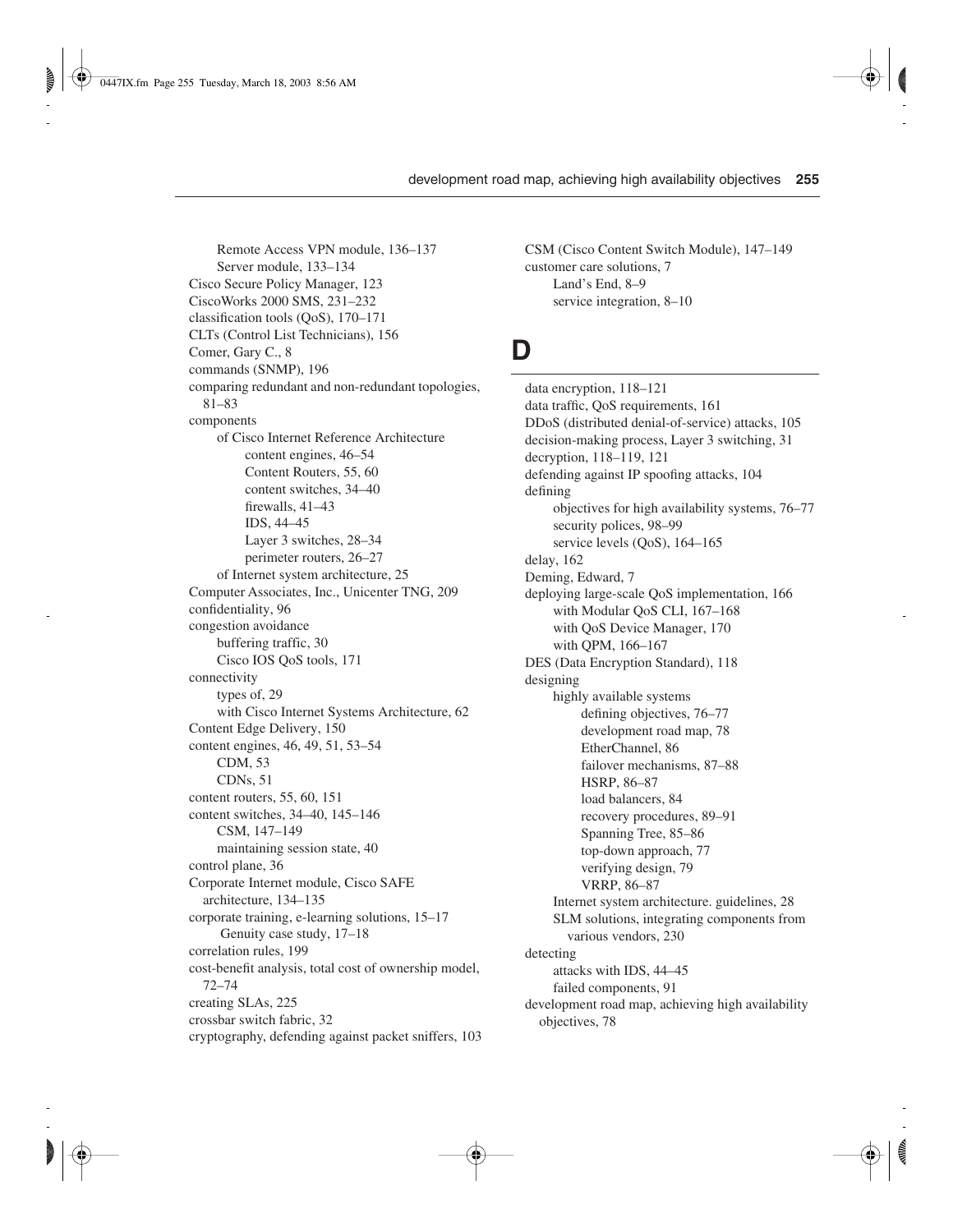devices, 44 availability, 27 CDN components, 144–145 CDM (Content Distribution Manager), 151–152 Content Edge Delivery, 150 Content Routing, 151 Content Switching, 145–149 Intelligent Network Services, 145 Cisco Internet Reference Architecture components content engines, 46–54 Content Routers, 55, 60 content switches, 34–37, 40 firewalls, 41–43 IDS, 44–45 Layer 3 switches, 28–34 perimeter routers, 26–27 fault tolerant, building highly available systems, 80 hitless upgrades, 26 shadow routers, 234 VPN access support, 122 Digital IDs, 119 digital signatures, 121 director console (IDS), 45 disclosure (SNMP), 196 distributed switching, 31 DMZ (demilitarized zone), 43 DNS Guard feature (Cisco PIX firewall), 113 DNS mode (Content Routers), 56 request processing, 57, 60 documentation network policies, 76 security policies, 98 defining, 98–99 implementing, 100 improving, 101 monitoring, 100 testing, 100 DoS attacks, 104–106 downtime, 75 MTBF, 80 outages, tracking causes of, 78

dumbbell architecture, 143 bottleneck points, 143 ISPs, 143 Dynamic NAT translation, 115

#### **E**

e-business solutions customer care, 7 IPCC, 9–10 Land's End, 8–9 service integration, 8 e-commerce, 11 World Wide Web service components, 12–13 e-learning, 15–17 Genuity case study, , 17–18 e-publishing, 20–21 supply chain management, 14 workforce optimization, 19–20 E-CDN (Enterprise CDN), 155 E-Commerce architecture non-redundant design, 83 redundant design, 83 E-Commerce module, Cisco SAFE architecture, 137–138 e-commerce solutions, 11 World Wide Web service components, 12–13 ECS (event correlation system), 199 e-learning solutions, 15, 17 Genuity case study, 17–18 employee training, e-learning solutions, 15–17 encryption, 118–119, 121 public keys, 120 VPN access, Cisco device support, 122 Enterprise module (Cisco SAFE architecture), 130–131 entitlement engines, 13 e-publishing solutions, 20–21 EtherChannel, 86 impact on bandwidth, 33 event correlation engine, 199 events handling, 186–187 SNMP, 197–199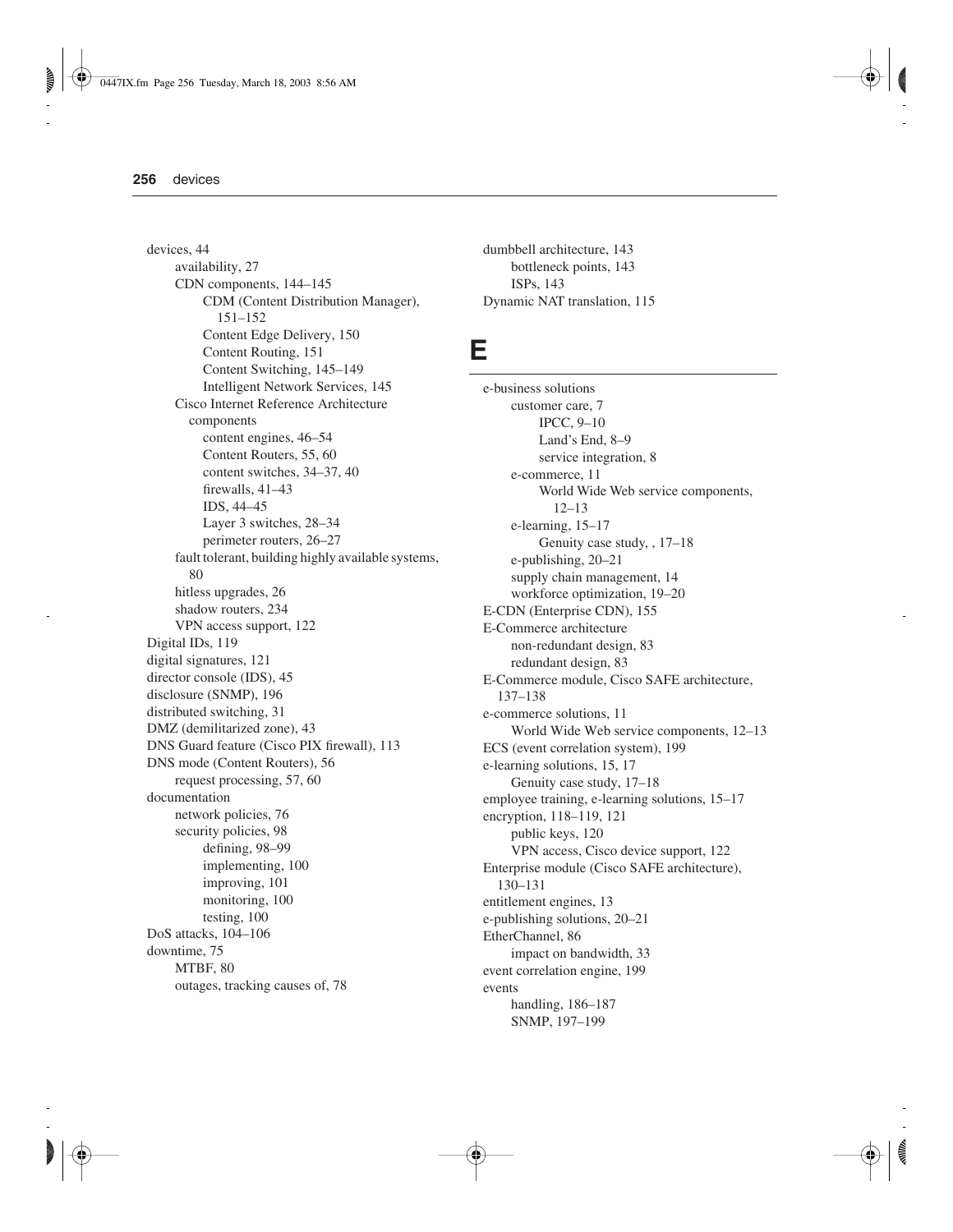examples of external SLAs, 227–228 exclusive Cisco PIX features application awareness, 113 DoS Guards, 113 FragGuard, 114 intrusion detection, 114 NAT options, 115 redundancy, 116 site-to-site VPNs, 115–116 standards-based IPSec, 115 TCP intercept, 114 Virtual Reassembly, 114 VPN acceleration, 116 external connections of World Wide Web, 13 external SLAs, 226 example, 227–228 extranet VPNs, 118

### **F**

failover mechanisms, 87–88 failover mode (Cisco PIX firewall), 116–117 failure analysis, 89 failure detection, 91 fault management event handling, 186–187 necessity of, 188 placing systems, 188 status polling, 185 troubleshooting, 189 fault tolerance designing highly available systems, 80 in highly available systems, 89 FCAPS (Fault, Configuration, Accounting, Performance, and Security) model, 177 accounting management, 182 configuration management, 178–181 description, 180 process, 181 results, 181 tools, 181 fault management, 178 performance management, 183 security management, 183 feasibility of five nines availability, 75

features of Cisco IDSs host-based, 126 network-based, 125 FIB (forwarding information base), 31 FIFO queuing, 159 filtering URLs, content filtering, 155–156 financial considerations of redundant systems, 72–74 firewalls, 41–43, 111 Cisco PIX, 112 exclusive features, 112–117 DMZ, 43 packet filtering, 111 stateful, 42, 112 five nines availability, 75 fixed-size buffers, 30 Flood Defender feature (Cisco PIX firewall), 113 flow-based switching, 31 FragGuard (Cisco PIX), 114 fragmentation of customer care services, 7 front end World Wide Web applications, 12 functional dependencies of SLAs, 229 functionality of perimeter routers, 27

#### **G**

general-purpose application servers, 13 Genuity, e-learning case study, 17–18 Get requests (SNMP), 194 GetBulk operation (SNMP), 196 GetNext requests (SNMP), 194 goals of Internet system architecture, 5 service level definitions, 224 growth of Internet technologies, 3 Guard features of Cisco PIX, 113 guidelines of network management, 203–207

### **H**

hash algorithms, 118 head of line blocking, 30 Hewlett Packard Openview, 208 HIDS (Host-based IDS), 108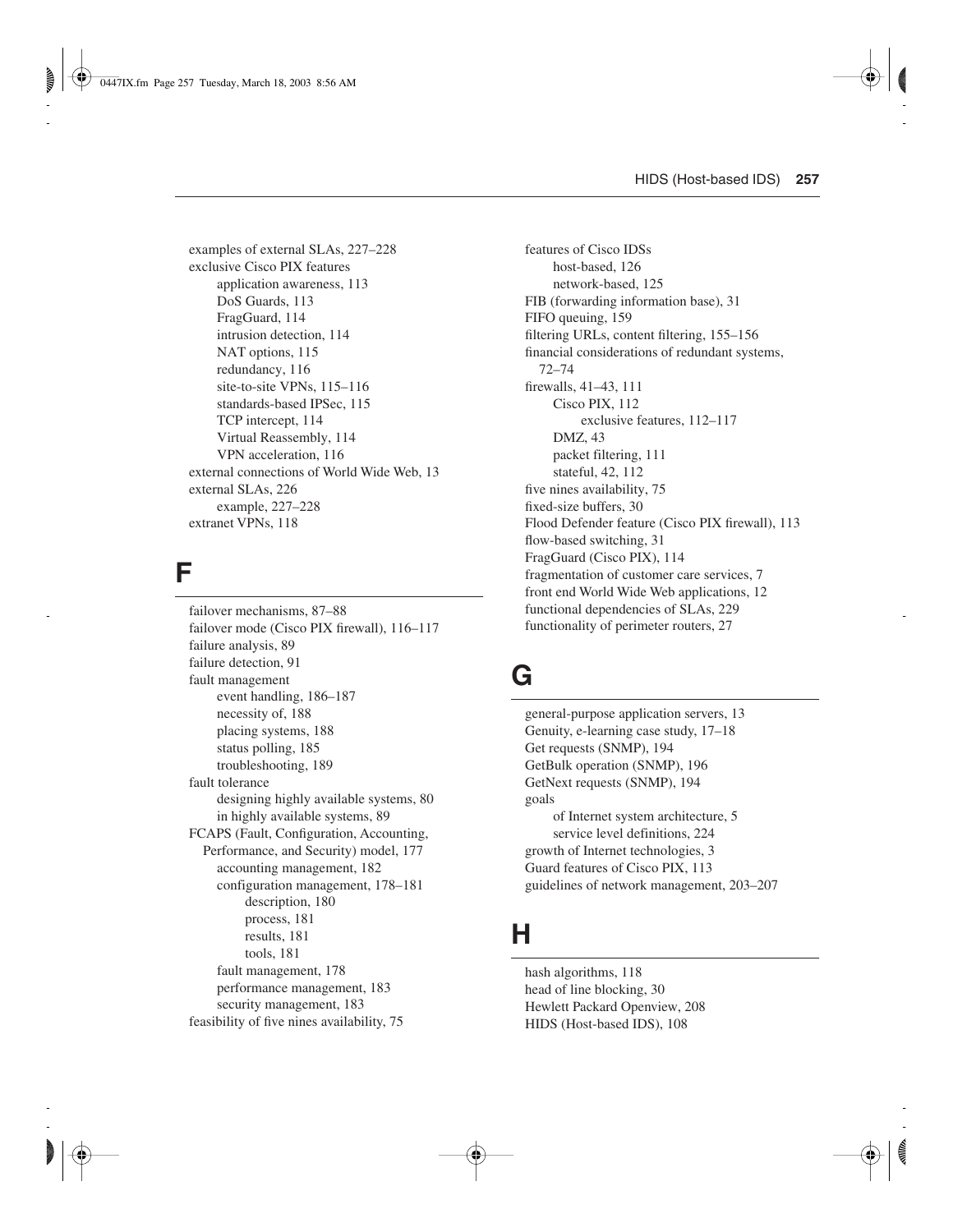high availability systems, 72 E-Commerce architecture non-redundant design, 83 redundant design, 83 EtherChannel, 86 designing defining objectives, 76–77 design verification, 79 development road map, 78 top-down approach, 77 failover mechanisms, 87–88 five nines, 76 HSRP, 86–87 implementing with fault tolerant devices, 80 with redundant topologies, 80, 83 load balancers, 84 MTBF, 80 non-network considerations operational best practices, 88 power consumption, 89 server fault tolerance, 89 Spanning Tree, 85–86 VRRP, 86–87 hitless upgrades, 26 Host Sensor 2.0, 126 host-based IDS features, 126 HSRP (Hot-Standby Routing Protocol), 86–87 HTTP requests, load balancing, 37

IBM Tivoli, 208 IDEA (International Data Encryption Algorithm), 119 IDSs (Intrusion Detection Systems), 44–45, 122–123 director console, 45 features host-based, 126 network-based, 125 sensors, 123–124 placement, 125

**I**

implementing high availability systems with fault tolerant devices, 80 with redundant topologies, 80–83 large-scale QoS deployment, 166 business synchronization, 222–224 service level definitions, 224 with Modular QoS CLI, 167–168 with QoS Device Manager, 170 with QPM, 166–167 security policies, 100–101 improving security policies, 101 infrastructure of ISP networks, 143 input queuing, 30 integrating customer care services benefits of, 8 IPCC, 9–10 SLM components from various vendors, 230 integrity, 96 Intelligent Network Services, 145 interaction enablers, 13 internal SLAs, 226 Internet, central storage growth, 141 Internet Systems Architecture, 3–5, 25 benefits of using, 61 availability, 63 capacity, 62 connectivity, 62 manageability, 64 QoS, 63–64 security, 63 goal of, 5 server placement, 60 intranet VPNs, 118 intrusion detection (Cisco PIX), 114 IP spoofing, 103 defense mechanisms, 104 IPCC (Cisco IP Contact Center), 9–10 IPM (Internetwork Performance Monitor), 234–235 ISO (International Standards Organization), FCAPS model, 177 ISP's, network infrastructure, 143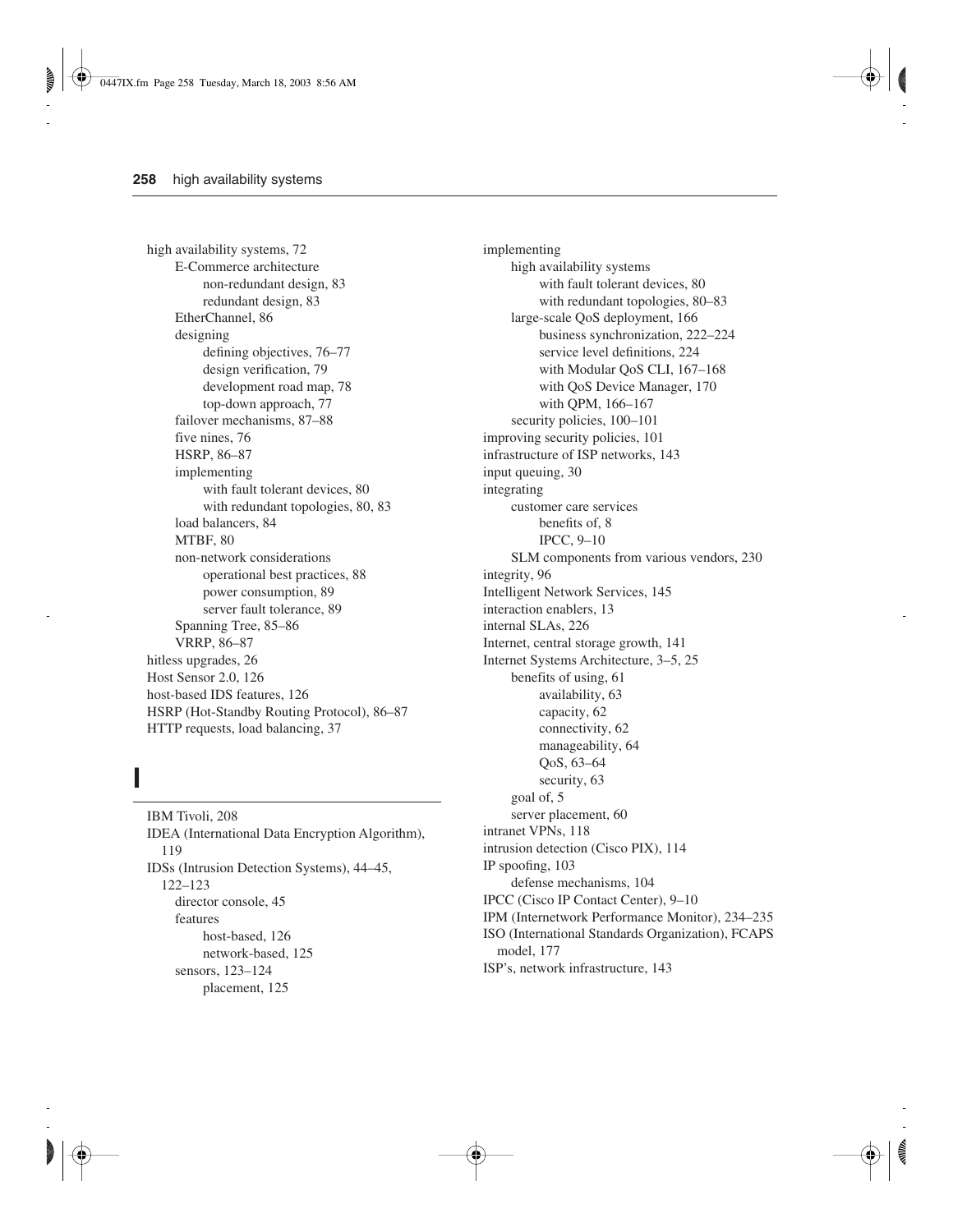# **J**

iitter, 162 job training, e-learning solutions, 15–17

### **K**

KAIZEN, 19 Kiwi Syslog Deamon, 197 Knowledge Bases, 80

### **L**

Land's End, customer care services, 8–9 large-scale QoS deployment, 166 with Modular QoS CLI, 167–168 with QoS Device Manager, 170 with QPM, 166–167 latency, load balancing induced, 36 Layer 3 switches, 28–29 redundancy, 32, 34 sizing, 30, 32 queuing model, 30 switch fabric, 32 switching implementation, 31 life cycle model of security, 99 link efficiency mechanisms, 172 LMS (LAN Management Solution), 210–213 load balancers load balancing, 84 content switches, 34, 36–37, 40 HTTP requests, 37 latency, 36 logical network maps, 180

## **M**

maintaining high availability, operational best practices, 88 session state, 40 SLAs, 225 manageability, Cisco Internet Systems Architecture, 64

managed devices, 194 Management module (Cisco SAFE architecture), 131–133 management protocols RMON, 201–202 SNMP, 192–193 Get requests, 194 GetNext requests, 194 Set operations, 194 traps, 194 versions, 195 syslog, 202 Telnet, 192 manager/agent model, 192 man-in-the-middle attacks, 107 marking tools (QoS), 170–171 masquerading, 196 measuring high availability, MTBF, 80 service level performance, 232–233 media streams, link efficiency mechanisms, 172 message digest algorithms, 119 MIBs (Management Information Bases), 201 mission-critical data, QoS requirements, 161 mitigating security threats application layer attacks, 108 DoS attacks, 106 IP spoofing, 104 network reconnaissance, 109 packet sniffers, 103 password attacks, 107 unauthorized access, 110 modification of information, 196 Modular QoS CLI, large-scale QoS deployment, 167–168 monitoring security policies, 100 SLAs, 191 monitoring tools, failure detection, 91 MTBF (meantime between failure), 80 MTTR (meantime to repair), 80 multi-switch deployment with EtherChannel, 34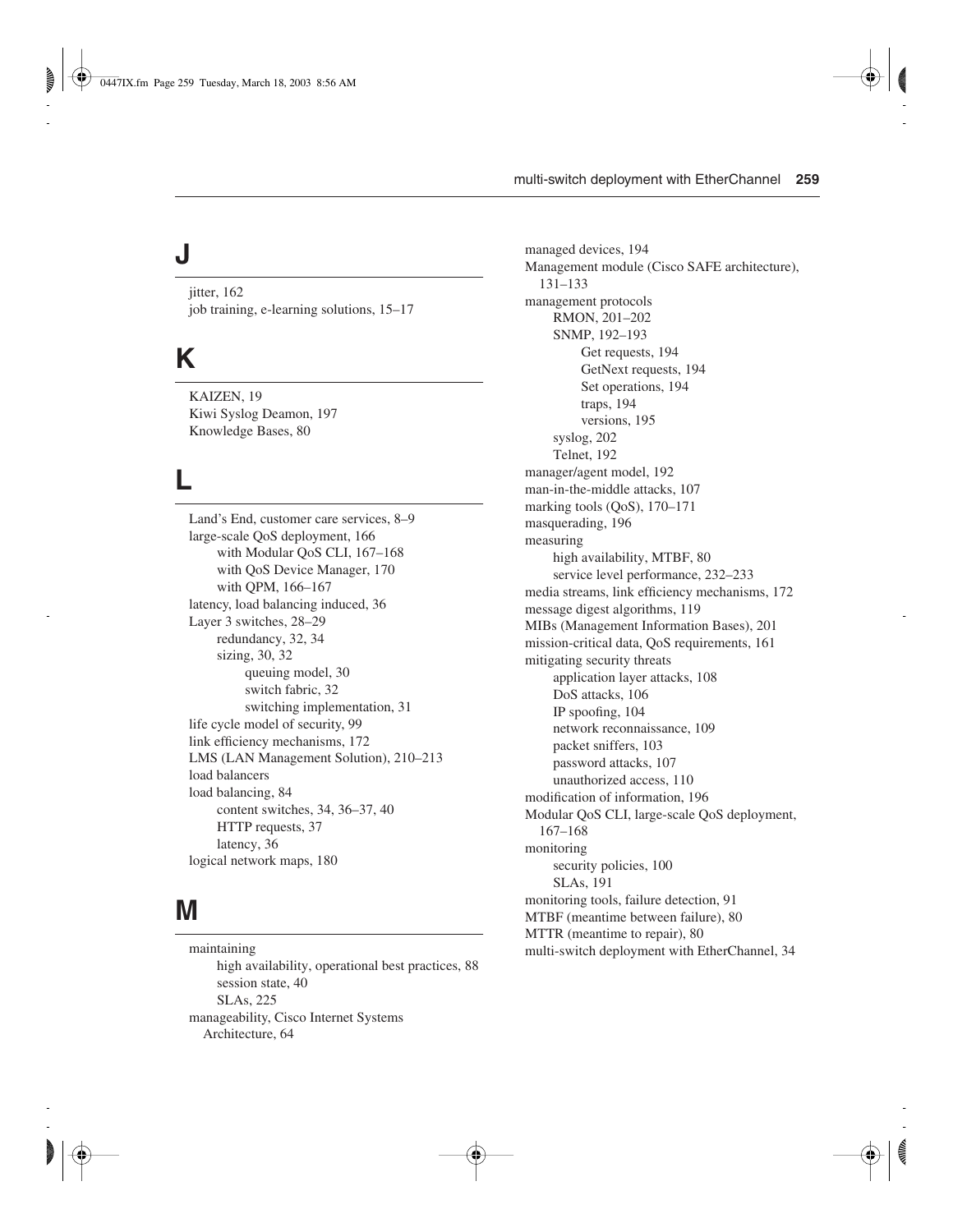## **N**

NAT options (Cisco PIX), 115 network analysis tools, 164 network availability metrics (SLAs), 229 network characterization, performing, 163 network management FCAPS model, 177 accounting management, 182 configuration management, 178–181 fault management, 178 performance management, 183 security management, 183 guidelines, 203–204, 206–207 policy documentation, 76 RMON, 201–202 network performance metrics (SLAs), 229 network reconnaissance, 109 network response time thresholds, troubleshooting, 235 network-based IDS features, 125 sensors, 123–124 NIDS (Network-based IDS), 108 NMSs (Network Management Systems) Cisco solutions, 209 CiscoWorks 2000 bundles, 210–216 CNR, 216 QPM, 216 fault management event handling, 186–187 necessity of, 188 placing systems, 188 status polling, 185 troubleshooting, 189 performance management, 190–191 RMON, 201–202 SNMP, 192–193 commands, 196 disclosure, 196 events, 197, 199 Get requests, 194 GetNext requests, 194 MIBs, 201 modification of information, 196 Set operations, 194

syslog messages, 197 traps, 194 versions, 195 Telnet, 192 non-redundant design (E-Commerce architecture), 83 n-tier model, 25

## **O**

Object Identifiers, 201 objectives for high availability systems, defining, 76–77 Old World system architecture, 3 online services customer care, 7–8 IPCC, 9–10 Land's End, 8–9 e-commerce, 11 World Wide Web service components, 12–13 e-learning solutions, 15, 17 Genuity case study, 17–18 e-publishing solutions, 20–21 supply chain management solutions, 14 workforce optimization solutions, 19–20 Openview (Hewlett Packard), 208 operation level metrics (SLAs), 229 operational best practices, maintaining high availability, 88 OTPs (one-time passwords), 103 authentication, 128 outages, tracking causes of, 78 output queuing, 30

#### **P**

packet filtering, 111 packet sniffers, 102 defense mechanisms, 103 password attacks, 106–107 PAT (Port Address Translation), 115 peering points, 143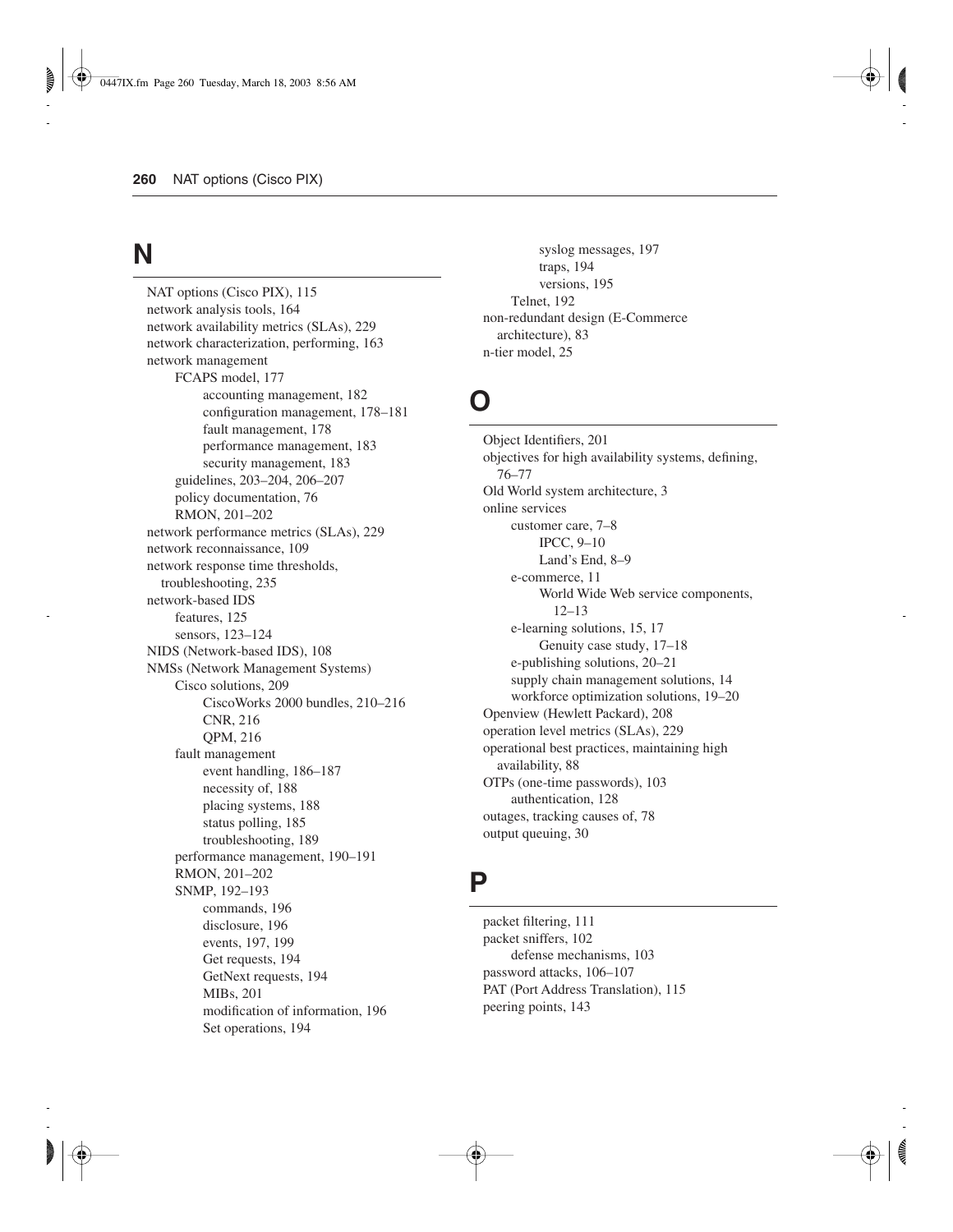performance capacity, 28, 62 of service levels, measuring, 232–233 SLA metrics, 229 troubleshooting with IPM, 234 performance management, 183, 190–191 performing application characterization, 164 network characterization, 163 QoS policy needs assessment, 162–163 perimeter routers, 26–27 physical network maps, 180 placement of fault management systems, 188 of IDS sensors, 125 of servers, Cisco Internet Systems Architecture, 60 policies documenting, 76 QoS defining service level, 164–165 performing application characterization, 164 performing needs assessment, 162–163 performing network characterization, 163 testing, 165 SLAs, 77 port redirection, 110 power consumption in highly available systems, 89 proactive management, 190 probes (RMON), 202 productivity, KAIZEN, 19 programs, 123 promiscuous mode (packet sniffers), 102 public key encryption, 118 CAs, 119 certificates, 120 publishing, e-publishing solutions, 20–21

## **Q**

QoS (quality of service), 160 application characterization, performing, 164 business synchronization, 222 reporting, 224 setting SLA expectations, 223

Cisco IOS tools, 170–172 large-scale deployment procedures, 166–168, 170 link efficiency mechanisms, 172 necessity of, 159–160 network characterization, performing, 163 policies needs assessment, 163 testing, 165 requirements for traffic types, 161 service levels, defining, 164–165 SLAs administrative requirements, 228 cost, 229 creating, 225 external, 226–228 functional dependencies, 229 internal, 226 network availability metrics, 229 network performance metrics, 229 operation level metrics, 229 technical dependencies, 228 traffic conditioning, 172 with Cisco Internet Systems Architecture, 63–64 QoS Device Manager, large-scale QoS deployment, 170 QPM (QoS Policy Manager), 166, 216, 235–236 large-scale QoS deployment, 166–167 Q-Tip architecture, 143 bottleneck points, 143 ISPs, 143 quality assurance, Edward Deming, 7 queuing, 30, 159

#### **R**

reactive performance management, 190 read command (SNMP), 196 recovery procedures, implementing, 89–91 redundancy. *See also* high availability systems E-Commerce architecture, designing, 83 highly available systems, designing, 80, 83 impact on total cost of ownership, 72–74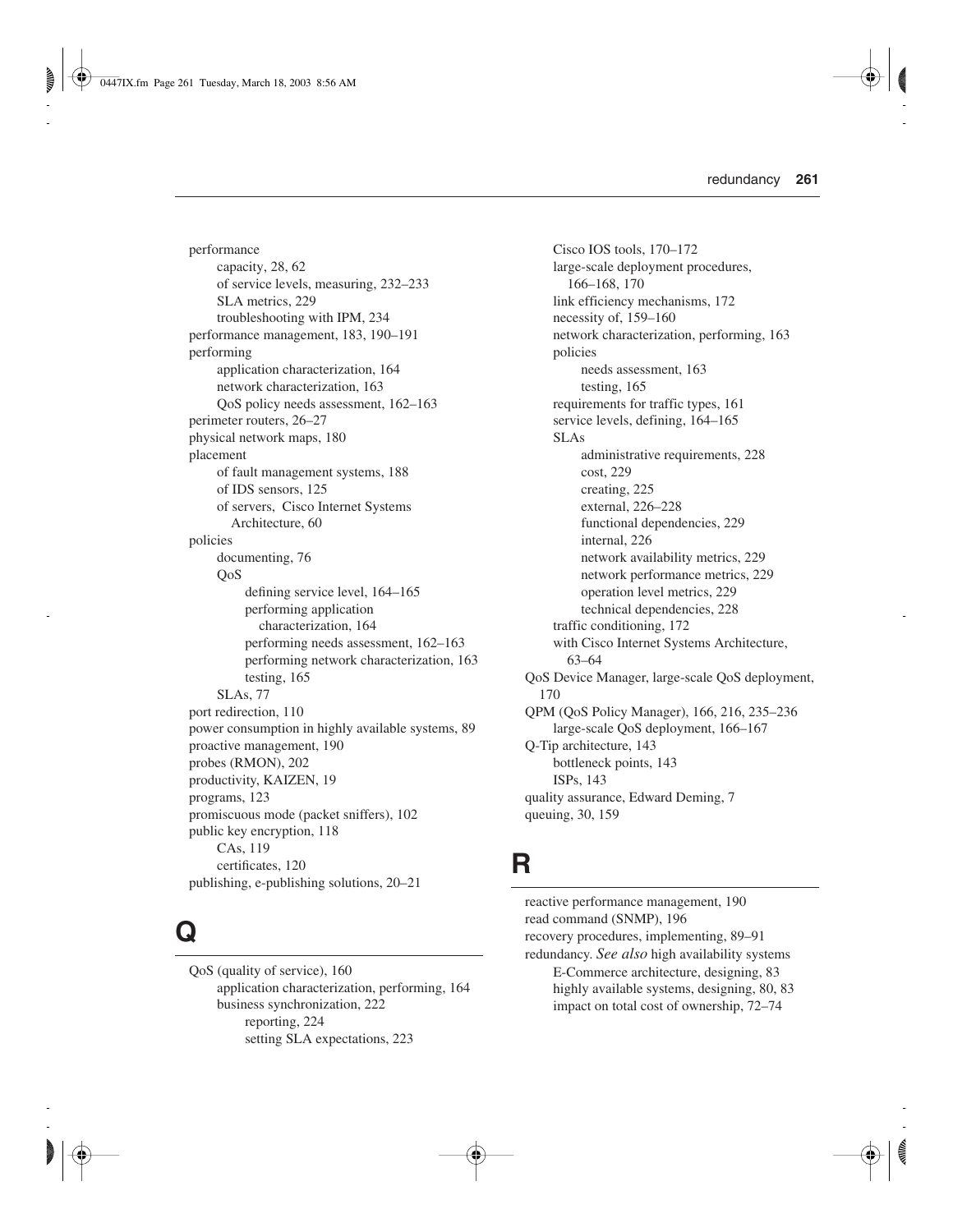Layer 3 switches, 29–34 single point of failure, 83 VRRP, 86–87 Remote Access VPN module (Cisco SAFE architecture), 136–137 request/response model, 192 requirements of service level objectives, 221 retail services Land's End customer care solution, 8 supply chain management solutions, 14 retrieving static Web server content, content engines, 49–54 revenue loss from security downtime, 97 RFC 2196, security policies, 97 RMON (Remote Monitor), 201–202 RSA Data Security, Inc, 119 RWAN (Routed WAN Management) solution, 213–214

## **S**

SAA (Cisco IOS Service Assurance Agent), 232–233 SAFE architecture. *See* Cisco SAFE architecture scalability, 28 security access control, 127 attacks application layer, 108 DoS, 104–106 IP spoofing, 103–104 man-in-the-middle, 107 network reconnaissance, 109 packet sniffers, 102–103 password, 106–107 port redirection, 110 Trojan horse, 110 trust exploitation, 109 unauthorized access, 110 viruses, 110 Cisco SAFE architecture, building, 129–138 Cisco Internet Systems Architecture, 63 confidentiality, 96 effect on revenue, 97

firewalls, 41–43, 111 Cisco PIX, 112–117 DMZ, 43 packet filtering, 111 stateful, 42 stateful inspection, 112 IDSs, 44–45, 122–123 director console, 45 host-based, 126 network-based, 125 sensors, 123–124 integrity, 96 life cycle model, 99 perimeter router functionality, 27 policies, 97–98 defining, 98–99 implementing, 100 improving, 101 monitoring, 100 testing, 100 update notification system, 45 VPNs, 117 Cisco device support, 122 data encryption, 118–119, 121 security management, 183 selecting QoS policies defining service level, 164–165 performing application characterization, 164 performing needs assessment, 162–163 performing network characterization, 163 validation, 165 sensors host-based, attack recognition database, 126–127 IDS, 45, 123–125 Server module (Cisco SAFE architecture), 133–134 servers fault tolerance, 89 placement using Cisco Internet Systems Architecture, 60 service level definitions, 164–165, 224 service level objectives, 221 session state, maintaining, 40 Set operation (SNMP), 192–194 shadow routers, 234 shared-memory fabric, 32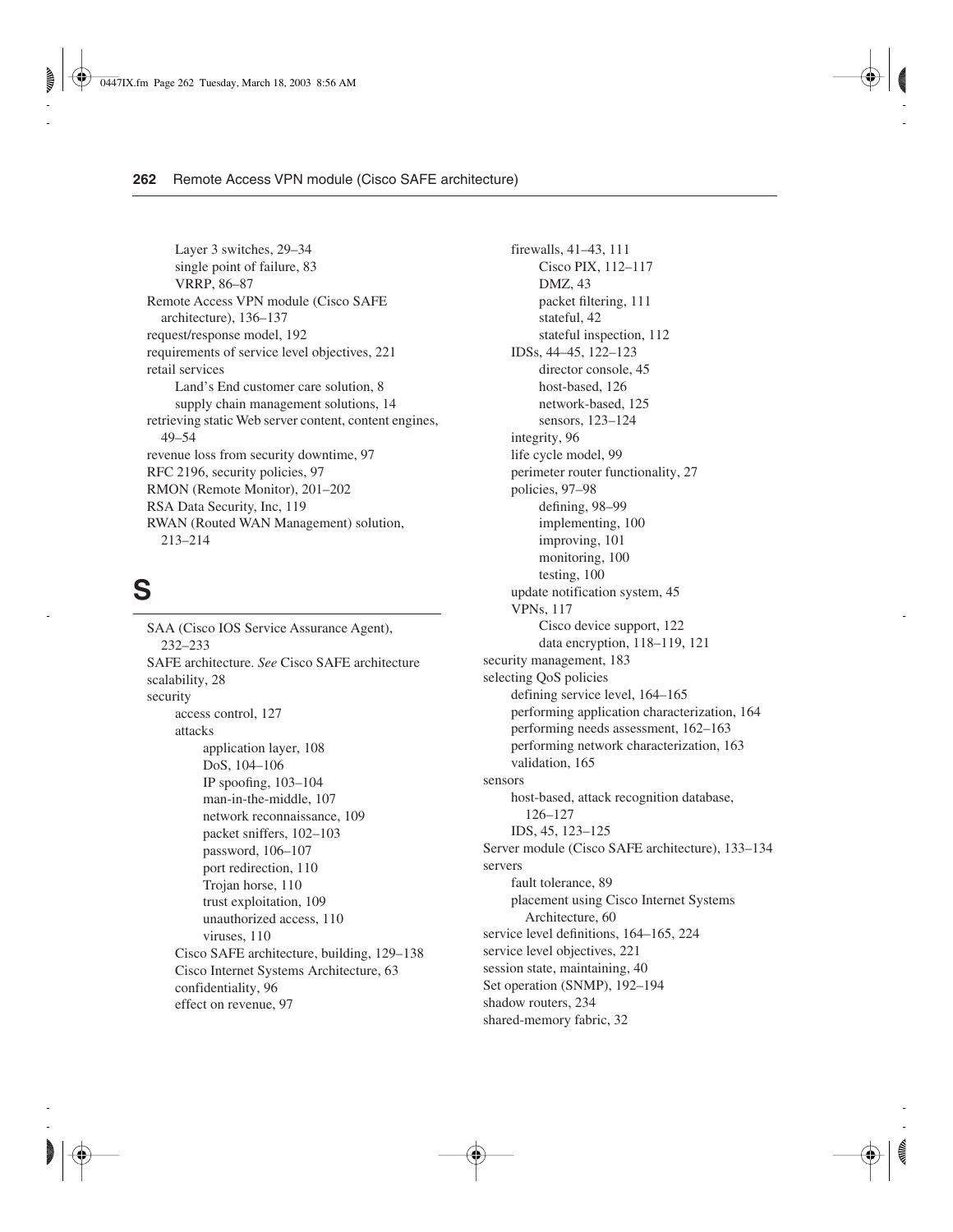shared-memory queues, 31 shunning, 45 single point of failure, 83 eliminating, 91 site-to-site VPNs, 115–116 sizing Layer 3 switches queuing model, 30 switch fabric, 32 switching implementation, 31 SLAs (service-level agreements), 77 administrative requirements, 228 business synchronization, 222 reporting, 224 setting expectations, 223 cost, 229 creating, 225 external, 226 example, 227–228 functional dependencies, 229 internal, 226 network availability metrics, 229 network performance metrics, 229 operation level metrics, 229 service level objectives, 221 service levels defining, 164–165 technical dependencies, 228 SLM (service-levelmanagement) design integration, 230 tools, 231 CiscoWorks 2000 SMS, 231–232 IPM, 234–235 QPM, 235–236 SmartFilter, 156 SMS (Service Management Solution), 215 SNMP (Simple Network Management Protocol), 187, 192–193 commands, 196 disclosure, 196 events, 197, 199 Get requests, 194 GetNext requests, 194 masquerading, 196 MIBs, 201 modification of information, 196 Set operations, 194 syslog messages, 197

traps, 194 versions, 195 SODA (Self Organizing Distributed Architecture), 155 Spanning Tree, 85–86 splintered customer care services, 7 standards-based IPSec (Cisco PIX), 115 stateful failover, 116 stateful firewalls, 42 stateful inspection, 112–113 stateless failover, 116 static NAT translation, 115 status polling, 185 stickiness, maintaining session state, 38–40 supply chain management solutions, 14 switch fabric, 32 switching implementation, 31 symmetric-key encryption, 118 SYN attacks, 39 syslog, 202 syslog messages, 187, 197

### **T**

TCP intercept (Cisco PIX), 114 technical dependencies of SLAs, 228 Telnet, 192 testing QoS policies, 165 security policies, 100 third-party network management tools, 207 Openview (Hewlett Packard), 208 Tivoli (IBM), 208 Unicenter TNG (Computer Associates), 209 thresholds, troubleshooting network response time, 235 throughput, 42 Tivoli (IBM), 208 TLI (Transport Layer Interface), 191 TMN (Telecommunications Management Network) Architecture, FCAPS model, 177–178 accounting management, 182 configuration management, 178–181